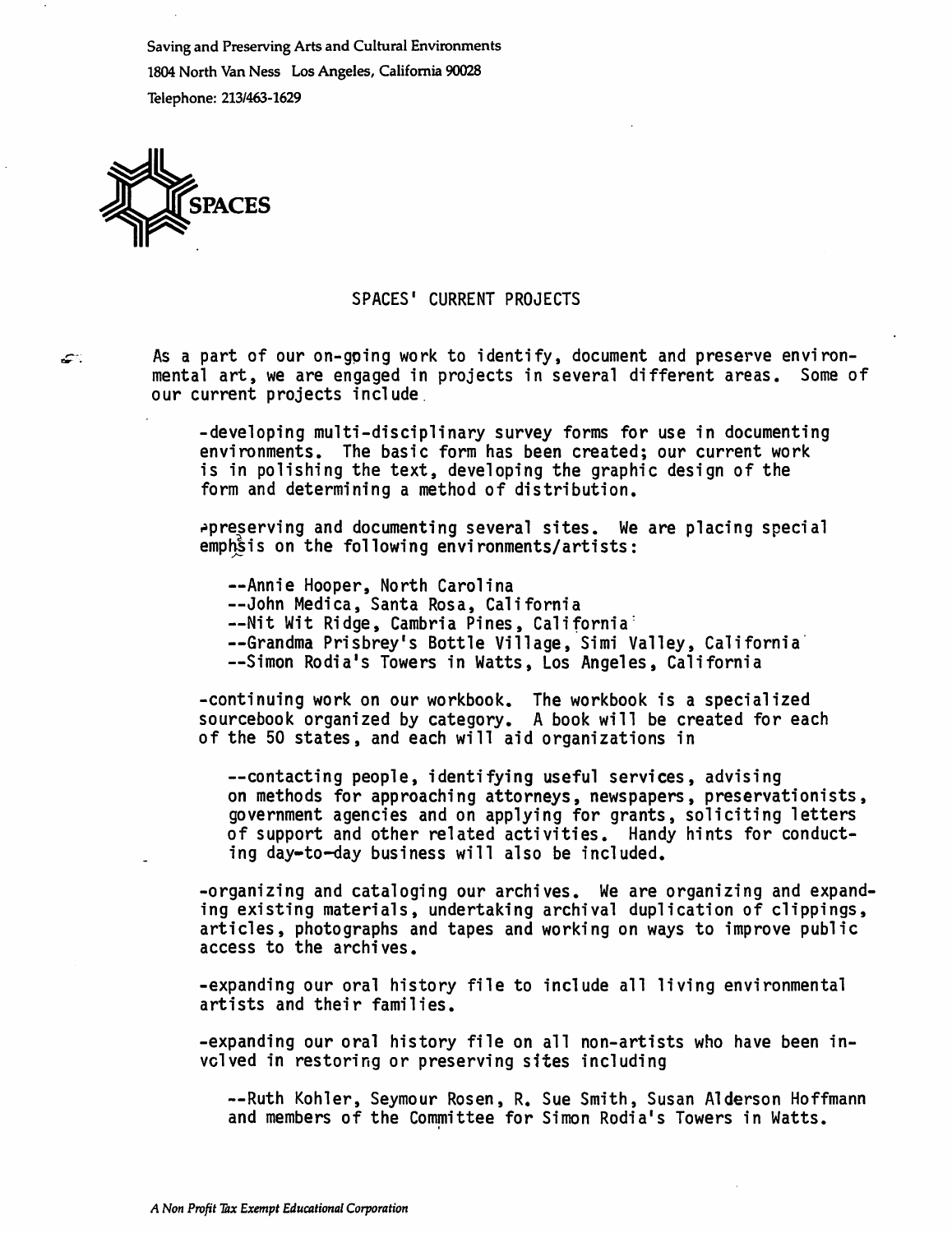## 2-2-2 Current Projects

-videotaping artists as an adjunct to the oral histories. Some of the taping will focus on actual objects to facilitate future inter pretation of the artists' work.

-writing letters to schools of architecture, landscape architecture, preservation and surveying to interest them in preparing site plans of environments in their respective locales.

-continuing to encourage the photographic documentation process of sites and supervising the work of others in the field.

-consciousness-raising within<sup>-</sup> governmental and other agencies.

-developing exhibitions, films, lectures and publications on environmental art. We are presently working on three exhibit con cepts and are seeking National Endowment for the Arts funding for them. They are

—a small traveling exhibition of environmental art for lunch rooms and other informal spaces. It would be presented in a 16 x 20 modular format so that it could be combined with additional material in the same format to create larger shows. Included would be photographs, essays, site plans, historical references and the context of the site within the world of art.

—the same subject matter presented in a larger, more formal setting, such as major museums.

—a cross-cultural exhibition with the French government presenting 10 of the most important United States' sites and the 10 most im portant French sites.

-developing broader-based funding and increasing membership.

-developing products such as post cards, tee shirts, calendars, pillows, ties, hats, key rings, etc. These would be marketed to provide supplementary income.

-a major mailing to the media. Information sent will identify SPACES and introduce our resources, identify the phenomenon and announce the resources SPACES has available for use in publications and presentations.

-travel throughout the United States, and abroad when necessary, to accomplish many of the goals set forth above.

- record the vital statistics of the artists.

-expanding SPACES' volunteer support group.

-expanding the Board of Directors and the advisory group.